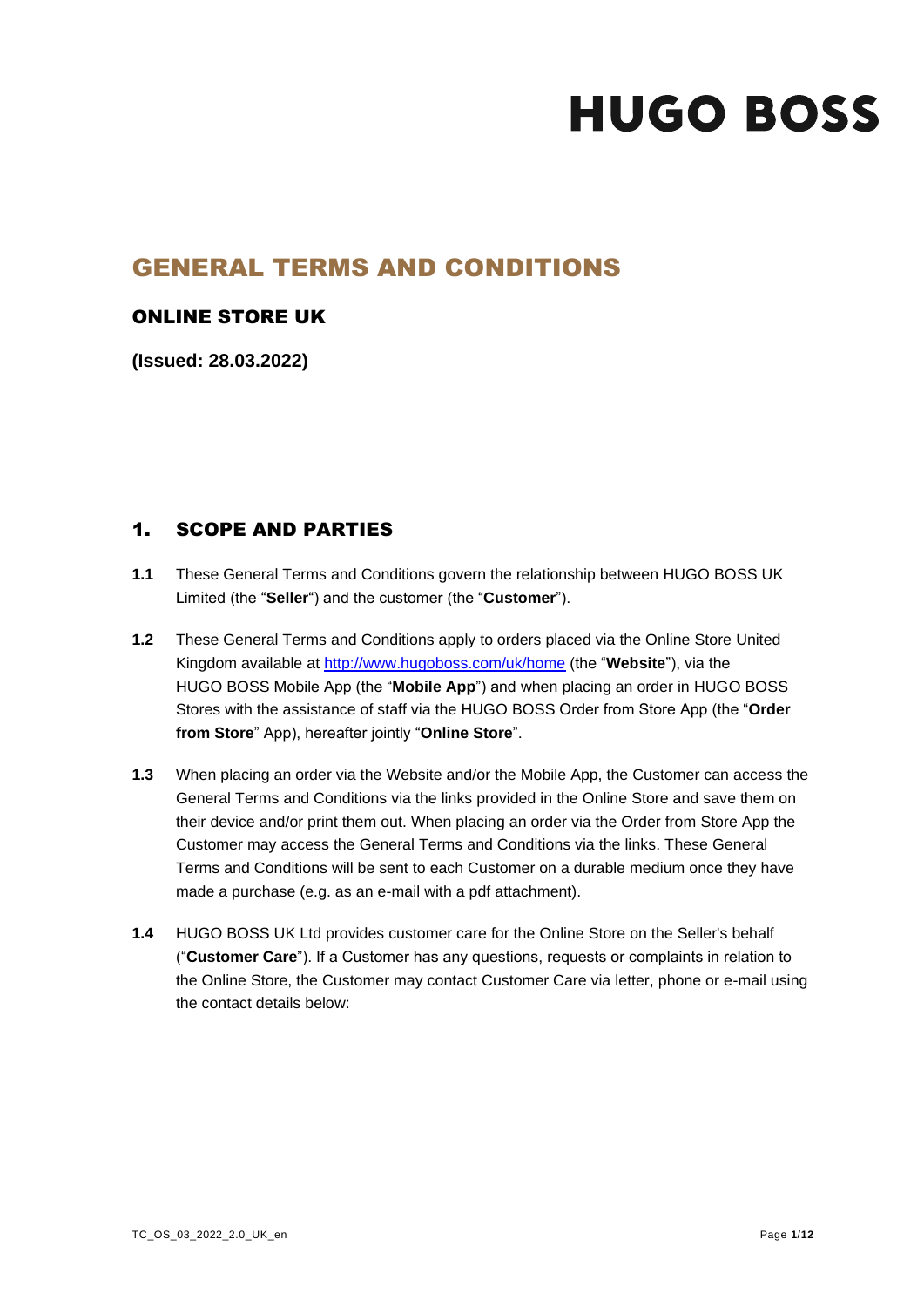**Customer Care contact details** HUGO BOSS UK Ltd Customer Care 39 Plender Street London NW1 0DT United Kingdom Phone: +44 (0) 20 7660 8041 E-mail: [service-uk@hugoboss.com](mailto:service-uk@hugoboss.com)

**1.5** The range of goods in the Online Store is aimed only at Customers of legal age whose habitual place of residence is in the United Kingdom, and who can provide a delivery address there; however we do not deliver to the Channel Islands (Jersey, Guernsey, Alderney, Herm, Sark), the Falkland Islands, the Isle of Man and Gibraltar. "Customer" is defined by law as any natural person acting for purposes which are wholly or mainly outside his trade, craft or business.

## 2. THE ORDER PROCESS

- **2.1** Before placing an order, the Customer can view and amend the details of the Customer's order at any time. This can be done by clicking on the "Change order" button, using the "Back" function, or editing the individual entry fields.
- **2.2** The Online Store merely constitutes an invitation to the Customer to make an offer to enter into a purchase contract for the goods presented in the Online Store.
- **2.3** The Customer may select items from the Seller's range of products and add them to a shopping bag by clicking on the "Add to Shopping Bag" or "Add to Bag" button. By clicking on the "Order with the obligation to Pay" button, the Customer confirms bindingly that he/she wishes to purchase the products contained in the shopping bag. After the Customer has submitted the order, the Seller will process the Customer's order and will send to the Customer an automatic acknowledgement of receipt email. However, this does not constitute acceptance of the Customer's order by the Seller nor does a contract between the Customer and the Seller exist at this point in respect of the Customer's order.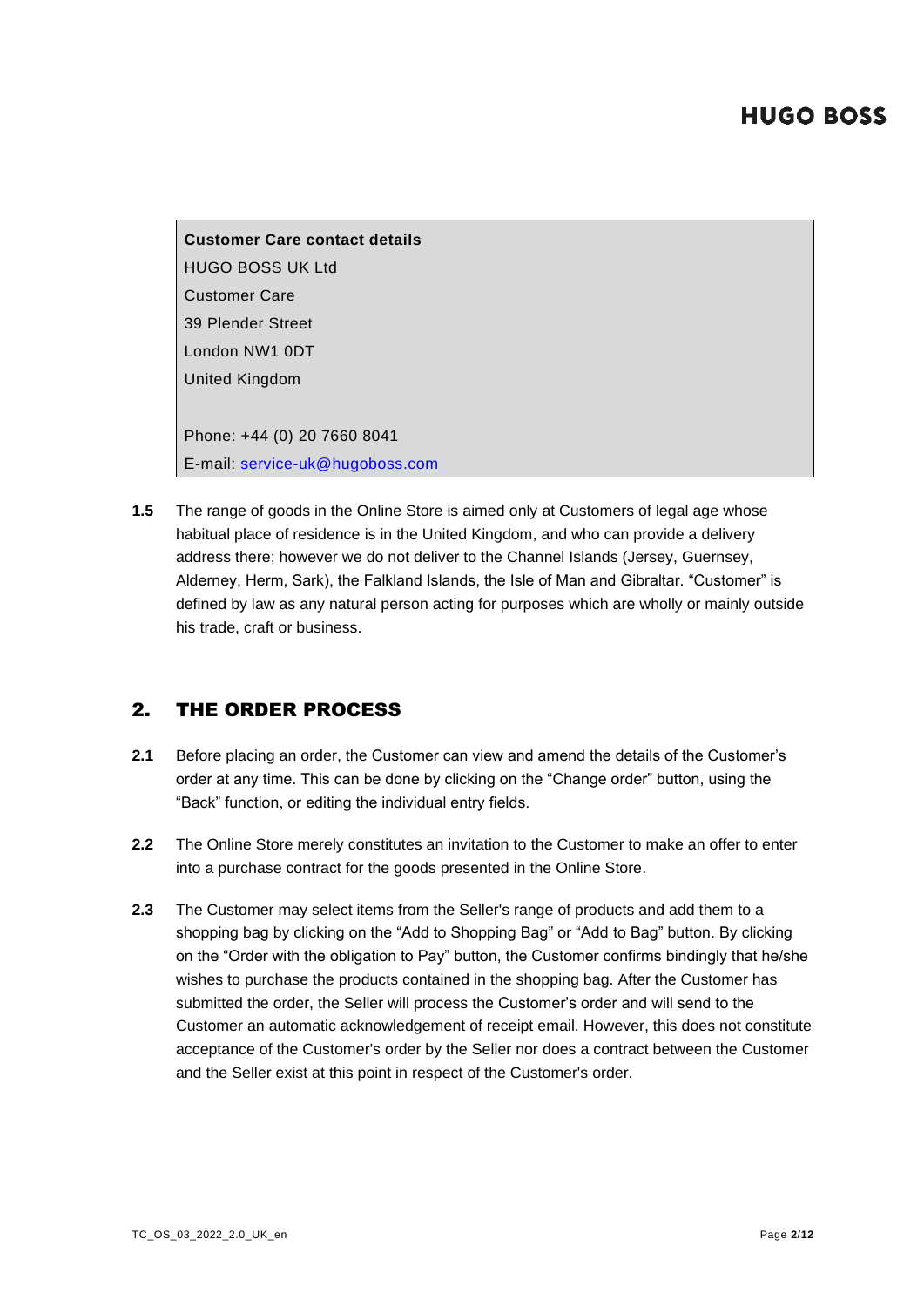- **2.4** The Seller's acceptance of the Customer's order will take place when the Seller emails the Customer to confirm that the order has been accepted and dispatched ("**order and dispatch confirmation email**"), at which point a contract will come into existence between the Customer and the Seller.
- **2.5** If several items are included in an order, a contract is only created in respect of the items expressly referenced in the order and dispatch confirmation e-mail.
- **2.6** If the Seller is unable to accept the Customer's order for any reason (including any of the reasons described in this section 2.6 or section 2.7 below), the Seller will notify the Customer of this by e-mail (if any part of the order has been accepted, the Seller will also notify the Customer of this in the order and dispatch confirmation e-mail). The gross value of an order via the Online Store of any kind whatsoever (including value-added tax but excluding any delivery or other charges) (the "**order value**") may not exceed £4,000 and may not be less than £25. In case the order value is higher than the maximum or lower than the minimum order value this will be communicated to the Customer and the Customer will technically be prevented from completing the order. Please note that the figures relating to the order value may change from time to time. A maximum order quantity of 3 articles per style (meaning of the same colour and size) applies to each order.
- **2.7** The Seller is entitled to cancel a Customer's order in the following circumstances:
	- (i) the Seller identifies an obvious and unmistakeable error in the price or description of the product;
	- (ii) the Seller is unable to obtain authorization for the Customer's payment and/or suspects illegal or fraudulent activity (see clause II of section C of the Privacy Statement) including where the quantity of goods is higher than the usual quantities for private households;
	- (iii) the product is out of stock or otherwise unavailable; or
	- (iv) the Customer has not met the eligibility to order criteria set out in these General Terms and Conditions

In this event, the Seller will notify the Customer by e-mail without delay and will require the Customer to return the goods in accordance with the Returns Policy in section 7 (in the event that they have already been delivered to the Customer). Once the goods have been returned, the Seller will refund the payment and any delivery costs to the Customer in full (or in part if part of the order has been accepted), in accordance with the Refunds Policy in section 7.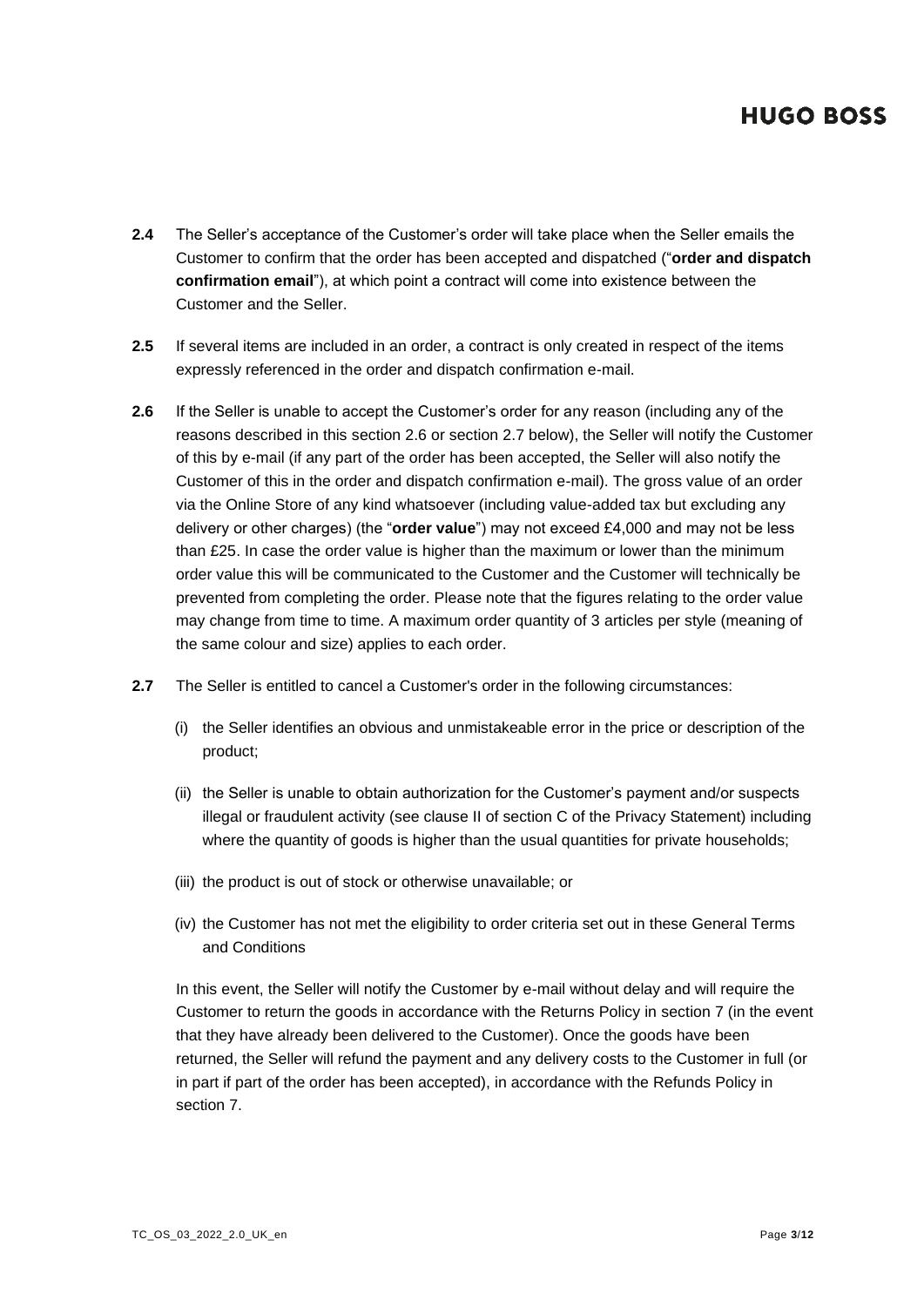**2.8** The contract is concluded in English. In compliance with data protection law, the Seller will store a copy of the contract (consisting of the order and the General Terms and Conditions) and will forward the same to the Customer with the electronic invoice email. In addition, if the Customer has registered, he/she can view orders in his/her personal My HUGO BOSS customer account.

## 3. DELIVERY, DELIVERY TIMES, AVAILABILITY, CLICK & COLLECT

- **3.1** Unless agreed otherwise, the goods will be delivered to the Customer at the delivery address provided. Delivery is only available within the United Kingdom (excluding the territories mentioned in section 1.5.
- **3.2** The Seller will notify the Customer of the expected delivery time during the order process. Unless otherwise stated, delivery time is generally 3 to 6 business days for standard delivery and generally 1 to 3 business days for express delivery. If the order includes one or more personalised items, the delivery time is 3 to 5 working days. Further information about types of delivery and the carriers used can be found on the Online Store's information pages.
- **3.3** Once the goods have been handed to the carrier, the Seller will send the Customer an e-mail with a notification of dispatch and all of the necessary information regarding shipping status and, where available, a link to the shipment tracking of the transport service provider.
- **3.4** If for reasons beyond its control the Seller is unable to meet a fixed delivery date, it will inform the Customer without delay and specify a new delivery date. If the new delivery date is unacceptable to the Customer, he/she will be entitled to cancel the order in respect of the goods concerned; in this case, the Seller will reimburse the Customer in accordance with the Refunds Policy in section 7 of these General Terms and Conditions.

#### **Click and Collect**

**3.5** Information about the HUGO BOSS stores Click & Collect service is provided on the Online Store during the order process. If, when placing an order, the Customer is offered the HUGO BOSS store locator in the field for entering his/her address ("**Click & Collect service**"), the Customer may choose a store anywhere in the United Kingdom as his/her delivery address and may book an appointment with a HUGO BOSS staff member in-store to receive personal shopping advice.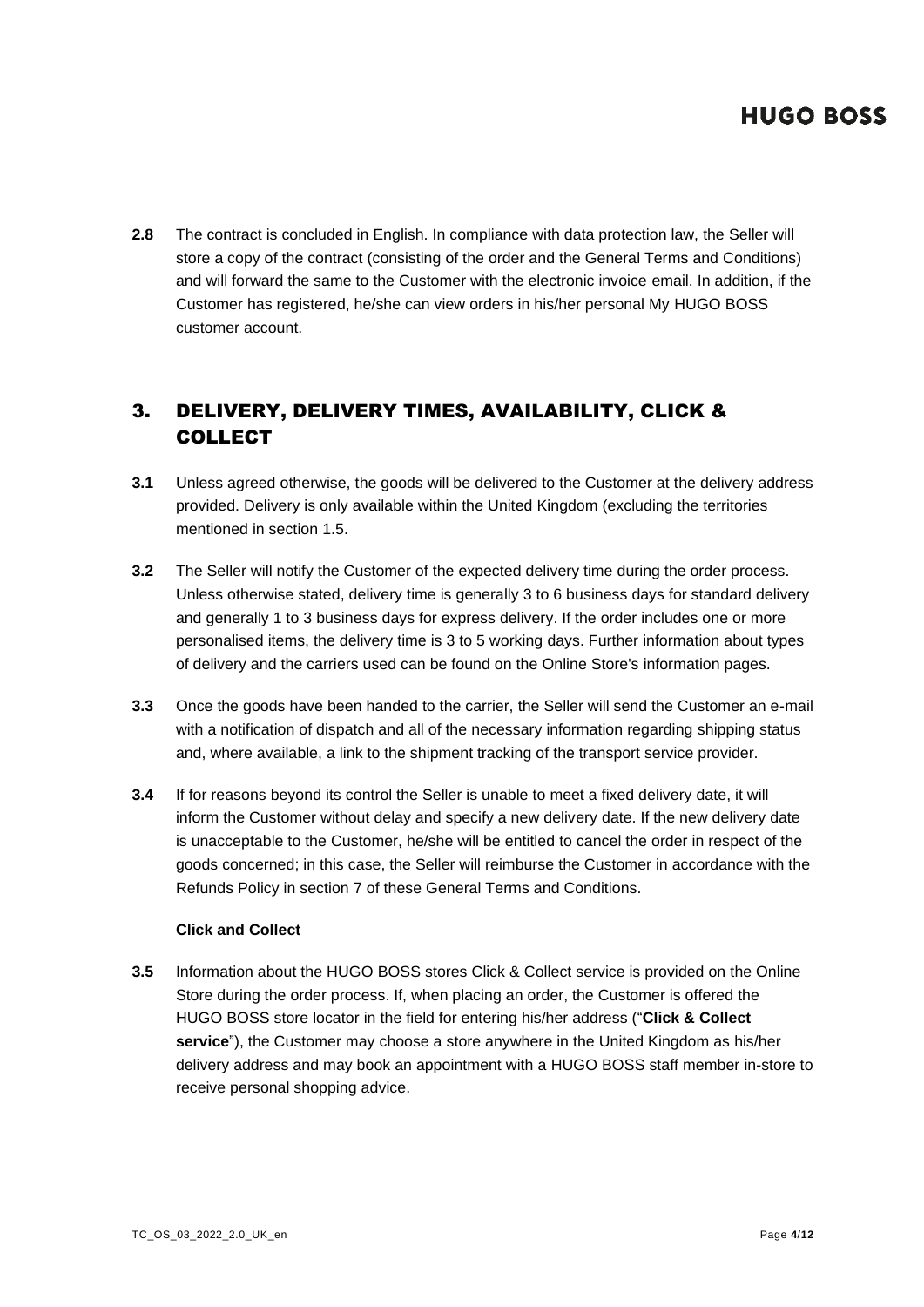- **3.6** If the Customer uses the Click & Collect service, he/she may collect the goods in person from the selected HUGO BOSS store for a period of 14 days from the later of the day after the date the goods were delivered to store as notified to the Customer ("**Delivery Date**") (the "**Collection Period**"). The Customer may collect the goods by presenting the order and dispatch confirmation email (e.g. either a print-out or on a smart phone) during the opening hours of the HUGO BOSS store to which delivery has been made. The Customer will receive information about the opening hours of the relevant HUGO BOSS store during the order process and in the order confirmation and dispatch email. If the Customer does not collect the goods before the expiry of the Collection Period, the Seller will automatically cancel the order and reimburse the Customer in accordance with the Refunds Policy in section 7 of these General Terms and Conditions.
- **3.7** If the Customer uses the Click & Collect service but decides, for any reason, to cancel his/her order the Customer may do so by letter or by e-mailing or phoning Customer Care or the HUGO BOSS store chosen for delivery, in accordance with section 7 of these General Terms and Conditions, stating that the Customer wishes to cancel his/her order or appointment.

## 4. PRICES AND DELIVERY CHARGES

- **4.1** All of the prices listed in the Seller's Online Store include the applicable statutory valueadded tax.
- **4.2** The Seller will notify the Customer of any delivery and additional charges (e.g. for gift wrapping) during the order process before the Customer places his/her order. The Customer will pay for any such charges notified to the Customer prior to placing the order.

## 5. PAYMENT

**5.1** Where the order process takes place on the Website or in the Mobile App payment must be made by the Customer using one of the methods of payment indicated during the order process. Where the order process takes place in a HUGO BOSS Store the Seller accepts also cash payment. Further details can be found on the Online Store.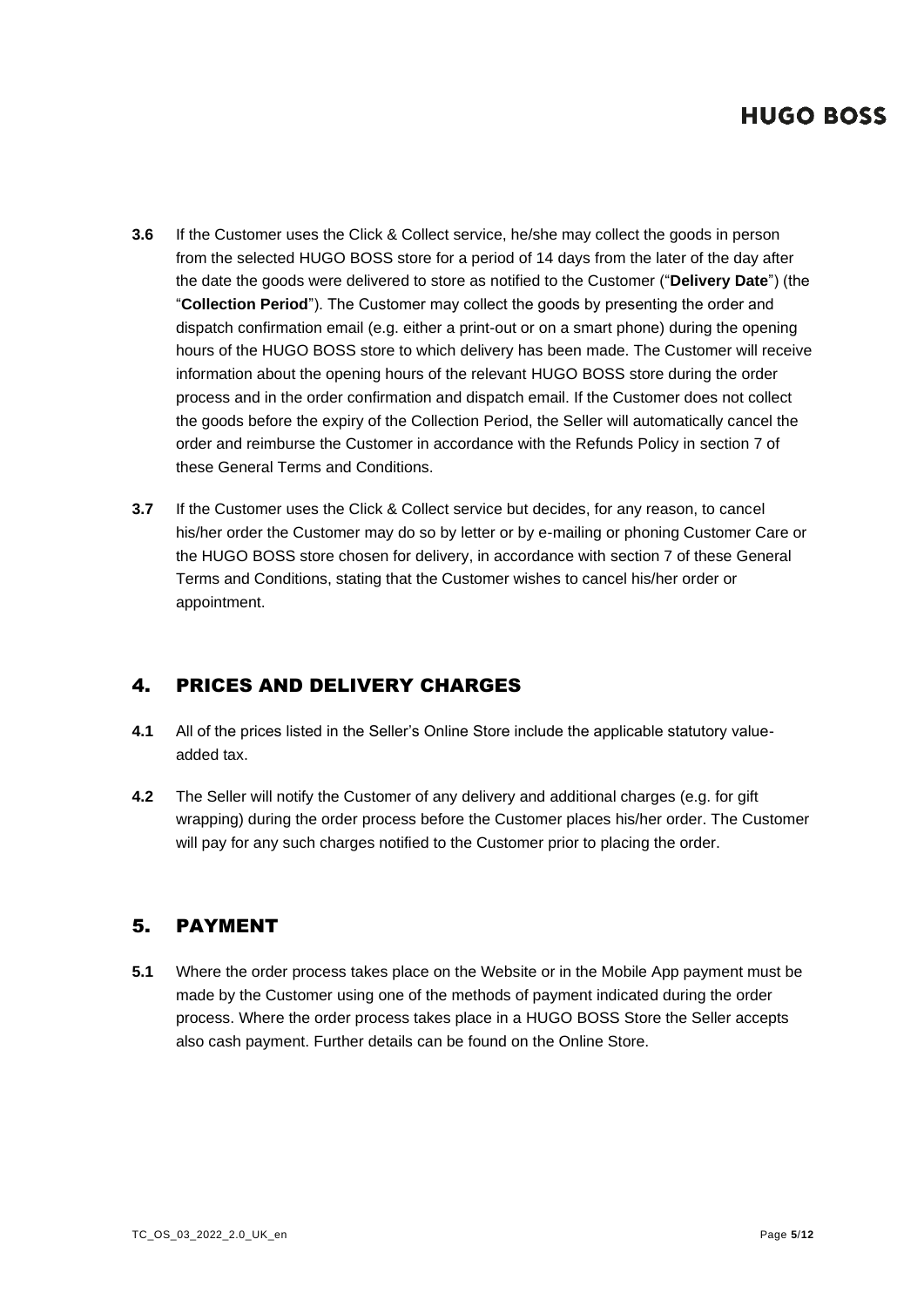## 6. RETENTION OF TITLE

Goods delivered as part of an order remain the property of the Seller until payment has been fully made.

## 7. CUSTOMER RIGHT OF CANCELLATION

- **7.1** When goods are ordered via the Online Store or otherwise bought at a distance:
	- (i) the Customer cannot withdraw an offer he has made according to section 2.3 until the Seller has accepted the order in accordance with section 2.4;
	- (ii) except for cases strictly defined in the instructions below, the Customer has the legal right to cancel the order at any time without giving any reason or incurring any liability, once the Seller has accepted the order in accordance with section 2.4 by following the instructions below:

#### **INSTRUCTIONS ON CANCELLATION AND RETURN**

#### **Right of cancellation**

You have the right to cancel this contract without giving any reason by simply informing us of your decision in accordance with the instructions below. The time limit for cancellation is a period of 30 days from the day that you acquire, or a third party named by you who is not the carrier, acquires physical possession of the goods.

You must inform us (see below for contact details) of your decision to cancel this contract by an unequivocal statement (e.g. a letter sent by post or e-mail or by using the returns form included in your goods package). You may use the attached model cancellation form, but it is not obligatory. You can also download a cancellation form on our website electronically. To exercise your right of cancellation within the cancellation period, it is sufficient for you to send a notice concerning your exercise of the right of cancellation before that period has expired by one of the following methods:

#### **Contact details for the exercise of the right of cancellation:**

To exercise your right of cancellation: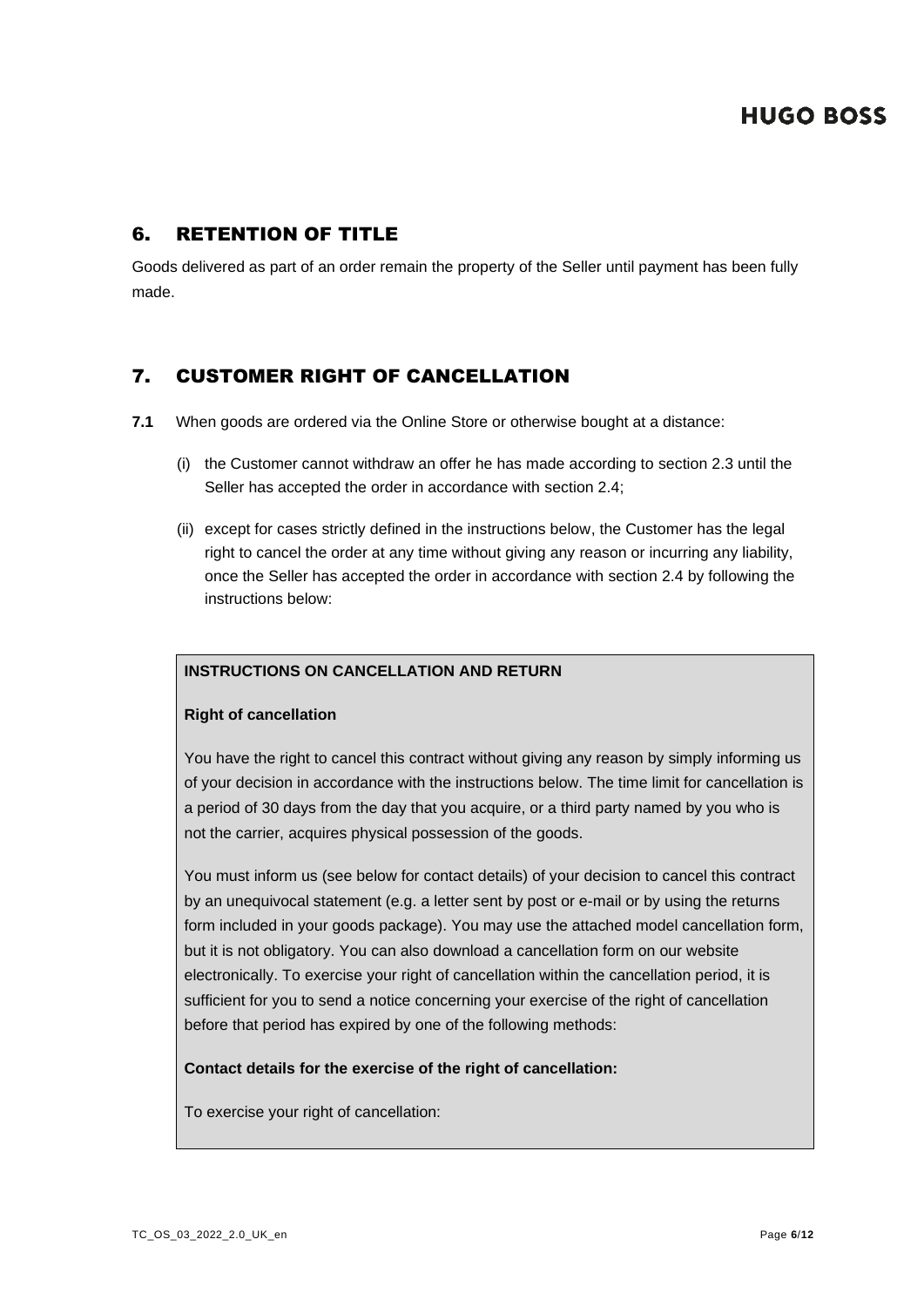by letter, please write to

Customer Care HUGO BOSS UK Ltd 39 Plender Street London NW1 0DT United Kingdom

by e-mail, please e-mail us at: [service-uk@hugoboss.com](mailto:service-uk@hugoboss.com)

by telephone, please phone: +44 (0) 20 7660 8041

by returning the goods in accordance with the instructions on the return form and the preprinted returns label, please send them to the returns address (the "**Returns Address**") below:

Returns address for UK and Northern Ireland orders:

HUGO BOSS Online Store - c/o Noatum ePoint - - Unit 1B, London Medway Commercial Park James Swallow Way Hoo St Werburgh Kent ME3 9GX United Kingdom

#### **Returns Policy**

Upon cancellation of your order following the instructions above, the return of the goods will be free of charge if you use and follow the instructions contained on the return form and the pre-printed returns label included with the delivery, except in relation to items that contain hazardous materials or flammable liquids or gases, e.g. Eau de Parfum, Eau de Toilette, After Shave, Deo Stick, Deo Spray, and Smartwatches. In respect of such items you will bear the direct cost of returning the goods.

You shall send back the goods to the Returns Address or return them to us in store without delay and in any event not later than 14 days from the day on which you communicate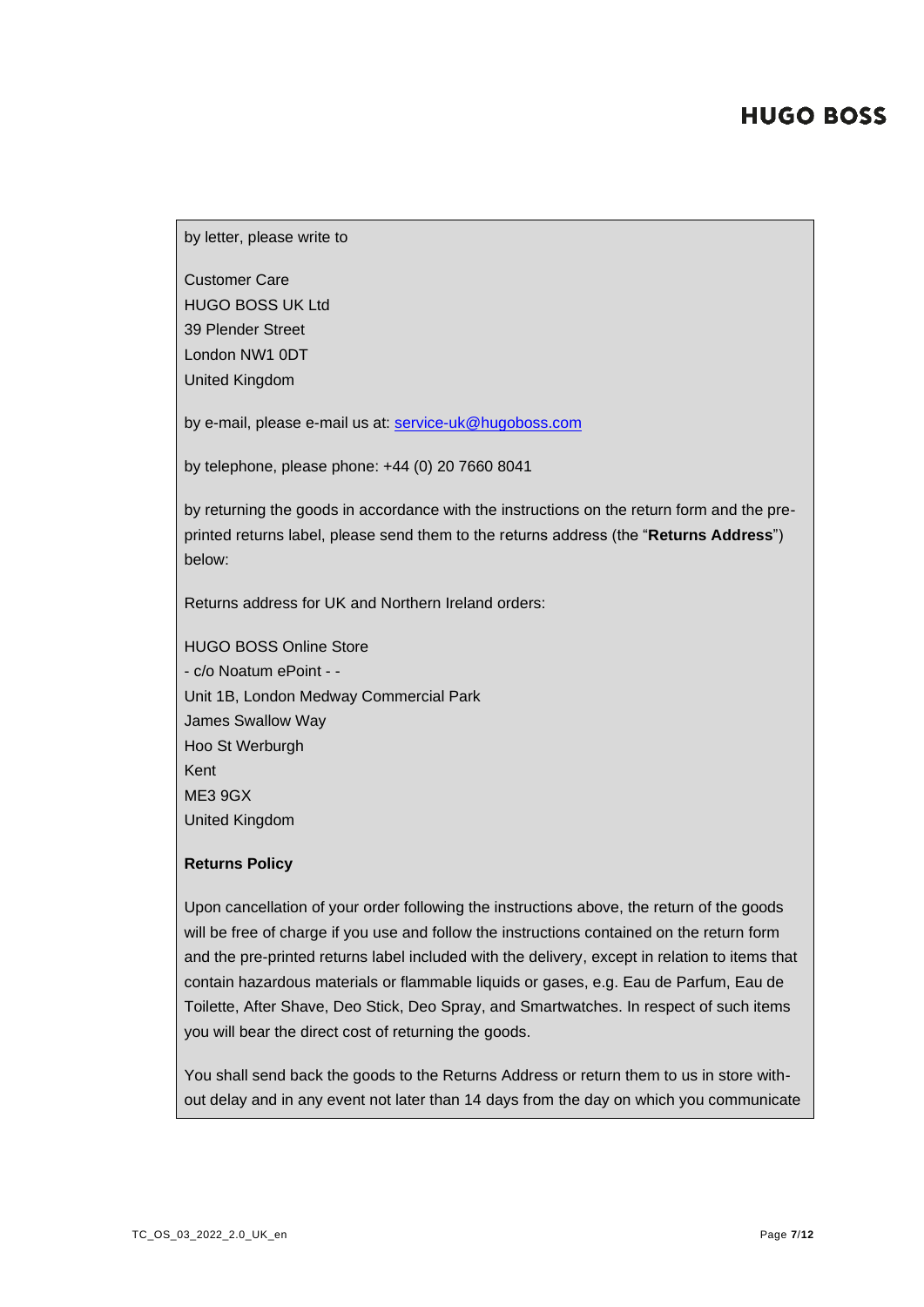your cancellation of this contract to us (see above). You must send back the goods before the period of 14 days has expired.

You are only liable for any diminished value of the goods if the goods were handled in a manner other than that necessary to establish the nature, characteristics and functioning of the goods (for example, if you have worn a pair of shoes other than to try them on inside and the soles are scuffed). We may reduce your refund to cover the diminished value to the extent permitted by law.

#### **Refunds Policy**

If you cancel your order within the cancellation period, we shall reimburse to you all payments made by you, including the costs of delivery up to the amount of the standard delivery charge. Any delivery charges exceeding this amount (e.g. express delivery charges) shall be borne by you. Reimbursement shall be in full (or in part if part of the order has been accepted) without undue delay and in any event not later than 14 days from the earlier of the day on which we receive the returned goods from you or evidence that you have sent them back.

If we cancel your order, we shall reimburse to you all payments made by you, including all delivery costs. Reimbursement shall be in full (or in part if part of the order has been accepted) and without undue delay.

We will carry out such reimbursement using the same means of payment as you used for the initial transaction, unless expressly agreed otherwise with you. Subject to the above terms, we will not impose any fee for such reimbursement.

#### **Exclusion of the Right of Cancellation**

No right of cancellation exists in the case of contracts for the supply of the following goods. Please note that this not an exhaustive list:

- (i) non-prefabricated goods made on the basis of an individual choice of or decision by the Customer or which are clearly personalised,
- (i) the supply of sealed goods which were unsealed after delivery and are thus not suitable for return due to health protection or hygiene reasons.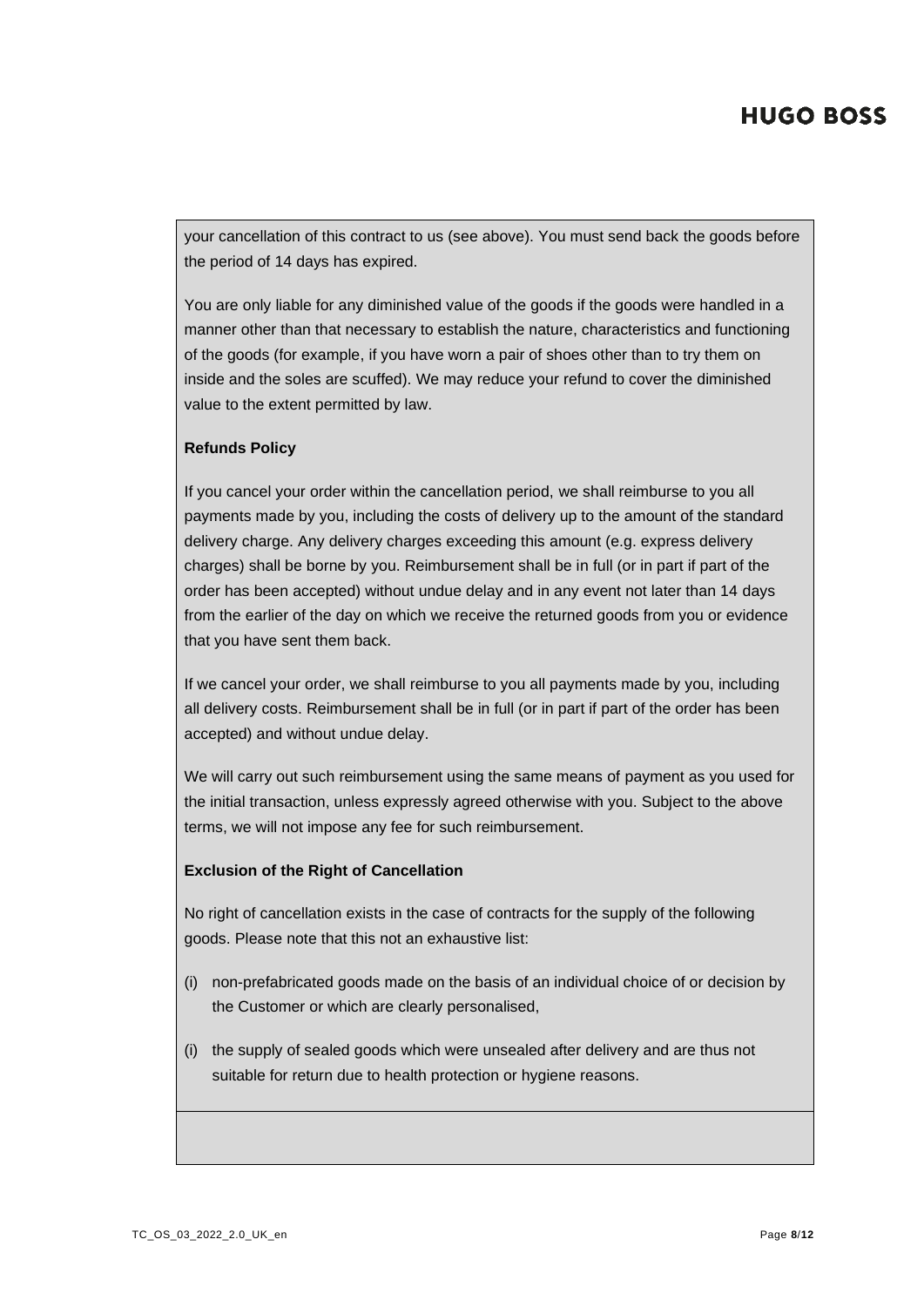**7.2** The Customer can use the model cancellation form as follows. However, it is not mandatory to use this form.

#### **Cancellation form**

(Complete and return this form only if you wish to withdraw from the contract)

To HUGO BOSS UK Ltd, Customer Care, 39 Plender Street, London NW1 0DT, United Kingdom

I hereby give notice that I withdraw from my contract of sale of the following goods: Ordered on:

Name of Customer:

Address of Customer:

Date:

## 8. IN-STORE RETURN

In addition to the statutory right of cancellation (see section 7) the Customer can return the item together with the return form to the HUGO BOSS store where the items were ordered or any other participating HUGO BOSS Store in the United Kingdom within 30 days from the day that the Customer acquires, or a third party named by the Customer who is not the carrier, acquires physical possession of the goods. In this case HUGO BOSS shall reimburse to the Customer all payments made by him/her and the delivery costs except where the Customer has used express delivery in which case these costs will not be reimbursed. Reimbursement shall be made in full (or in part if only part of the order has been returned) and without undue delay directly in the HUGO BOSS Store using the same means of payment as the Customer used for the original transaction (unless expressly agreed otherwise with the Customer). The Seller will not charge any additional fee to the Customer for reimbursing him/her.

## 9. WARRANTIES

**9.1** The Customer has certain legal rights, for example, that any products supplied by the Seller will be of satisfactory quality, fit for their intended purpose, and will conform to any description, sample or model provided on the Online Store. The Customer also has certain legal remedies if the Seller breaches any of these rights including where a product is defective.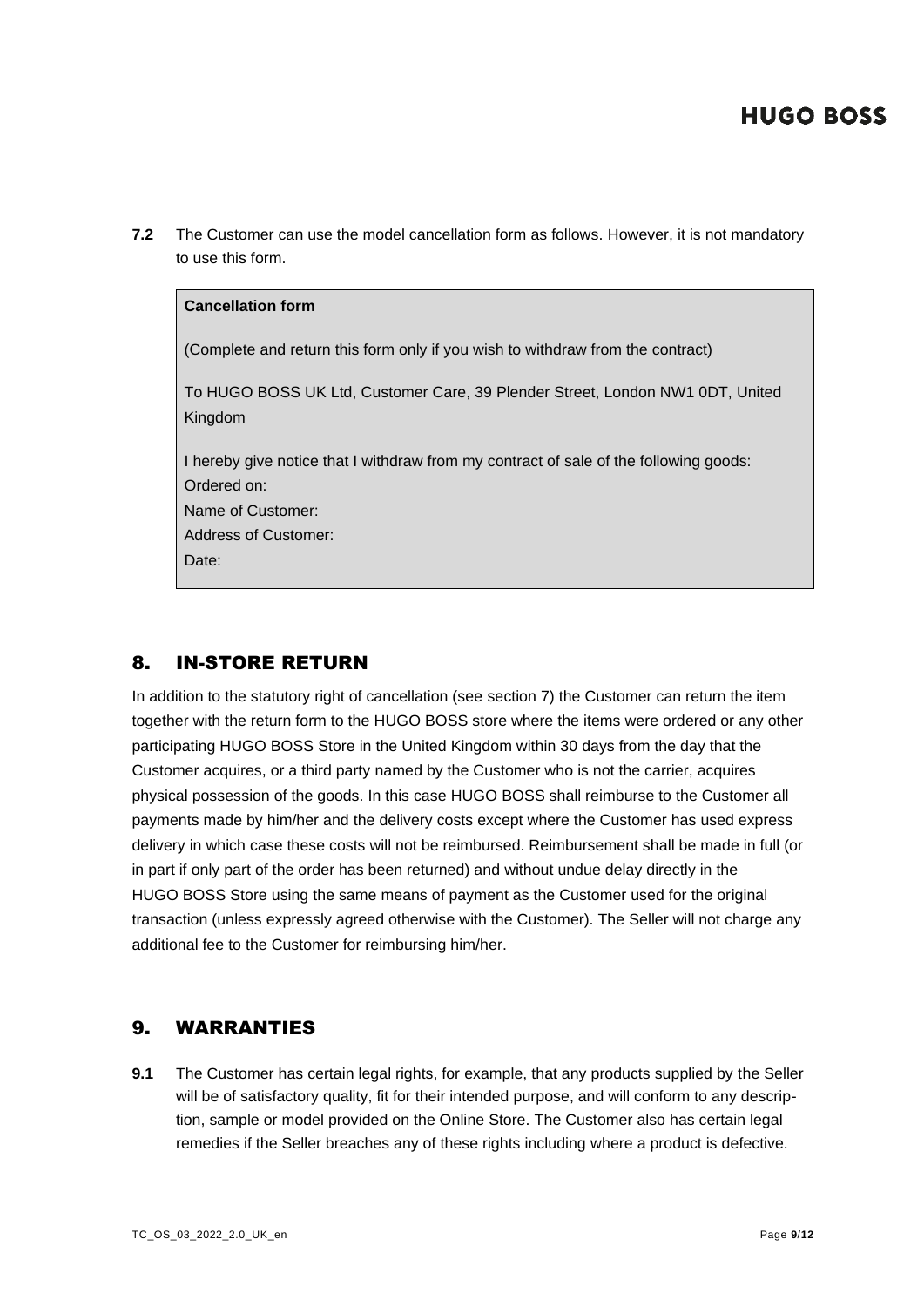Nothing in these General Terms and Conditions is intended to affect these legal rights or other rights to which the Customer may also be entitled.

- **9.2** The Customer should contact Customer Care (see contact details at section 1.4 or follow the cancellation process set out at section 7 if the Customer believes that a product supplied by the Seller does not conform with the contract between the Customer and the Seller. For more information about the Customer's legal rights in the UK, the Customer should contact his/her local Citizens Advice Bureau or Trading Standards Office.
- **9.3** The Seller will only be liable for loss or damage in accordance with the provisions of section 10.

## 10. LIABILITY

- **10.1** The Seller does not, in any circumstances, exclude its liability for fraud, death or personal injury caused by the Seller's negligence or that of its employees and agents or any other loss which is not permitted to be excluded by applicable law.
- **10.2** The Seller is not responsible for any loss or damage that the Customer might suffer which is:
	- (i) not caused by the Seller's breach of these General Terms and Conditions;
	- (ii) a side effect of the main loss or damage to the Customer and which is not reasonably foreseeable by the Customer or the Seller when the Customer begins to use the Website. Loss or damage is reasonably foreseeable where it could be contemplated by the Seller and the Customer at the time of entering into the contract (i.e. placing the order);
	- (iii) a result of the Seller's failure to provide the Website (or any part of it) or withdrawal of products from the Website or a result of our right to cancel an order as set out in section 2.6 and section 2.7;
	- (iv) caused by a distributed denial-of-service attack, virus or other technologically harmful material that may affect your computer equipment, programs, data or other material due to the Customer's use of the Website (including your downloading any content from the Website or any website linked to it); or
	- (v) caused when the Seller is prevented from fulfilling any of its obligations by events beyond its control (including, but not limited to, fire, flood, storm, riot, civil disturbance, war, nuclear accident, terrorist activity and acts of God).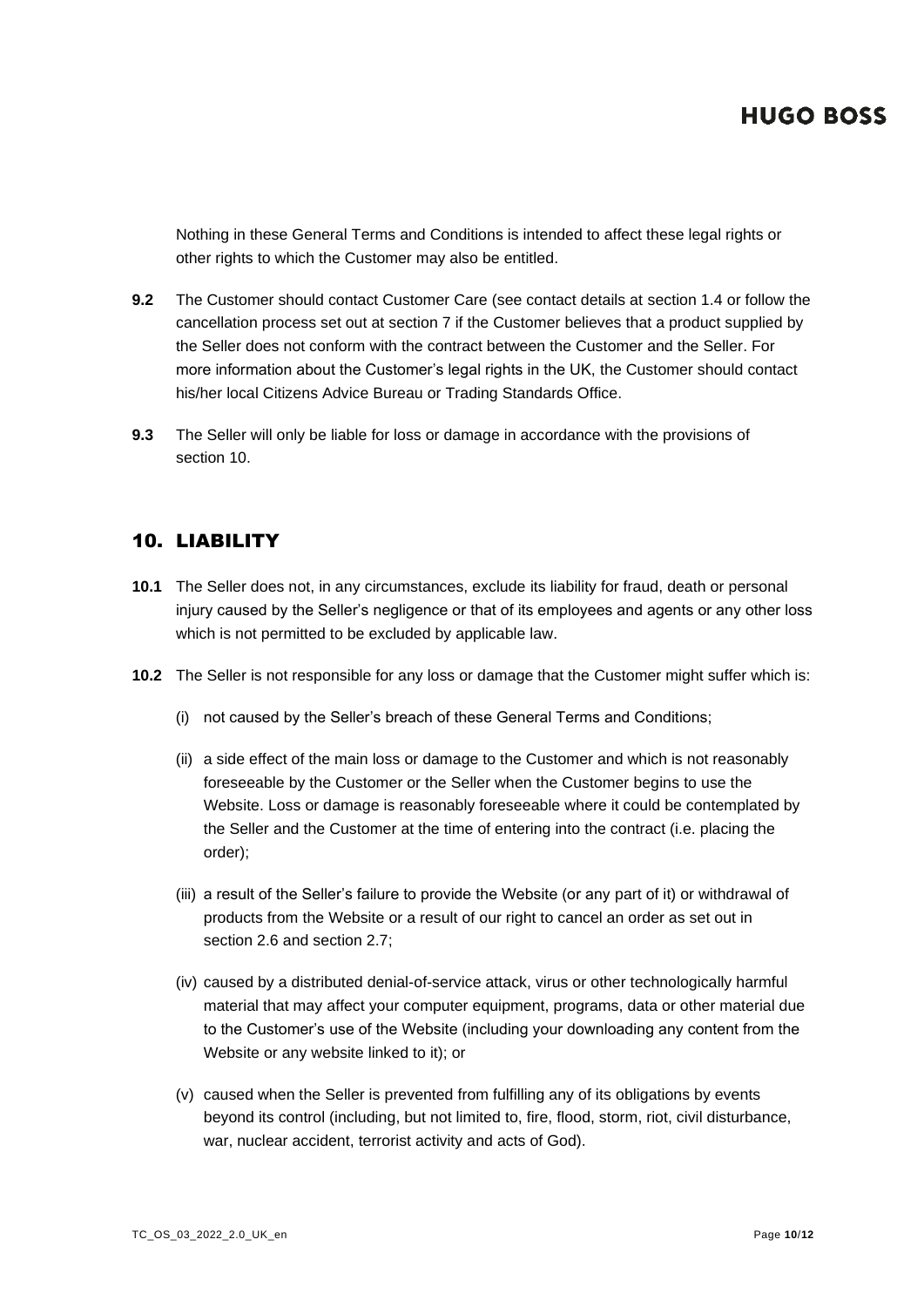- **10.3** The Seller's total liability to the Customer for any loss or damage arising in connection to this Agreement will be limited to a maximum of 150% of the value of the Customer's order.
- **10.4** These limitations on liability also extend to any legal representative or agent of the Seller.
- **10.5** These limitations on liability do not apply where the Seller has fraudulently concealed a defect or has incorrectly described a product or fails to correctly deliver a product.

## 11. CHOICE OF LAW AND JURISDICTION

- **11.1** Any contract between the Seller and the Customer including but not limited to any orders and these General Terms and Conditions are governed by the laws of the part of the United Kingdom in which the Customer is resident.
- **11.2** In the event that a dispute between the Seller and the Customer arises out of or in connection with the order or these General Terms and Conditions, the Seller and the Customer both agree that the courts of England and Wales will have exclusive jurisdiction except if the Customer is a resident of Northern Ireland he/she may bring proceedings in Northern Ireland, or if the Customer is a resident of Scotland, he/she may bring proceedings in Scotland.

## 12. SELLER COMPANY DETAILS

HUGO BOSS UK Limited

Registered office: 39 Plender Street, London, NW1 0DT

Registered in England and Wales under registration number 03484933

VAT number for England and Wales GB710568254

VAT number for Northern Ireland XI710568254

## 13. AMENDMENTS AND UPDATES

The General Terms and Conditions may be amended from time to time. Any changes are effective as of the date of publication on the Online Store and will apply to any new orders placed by the